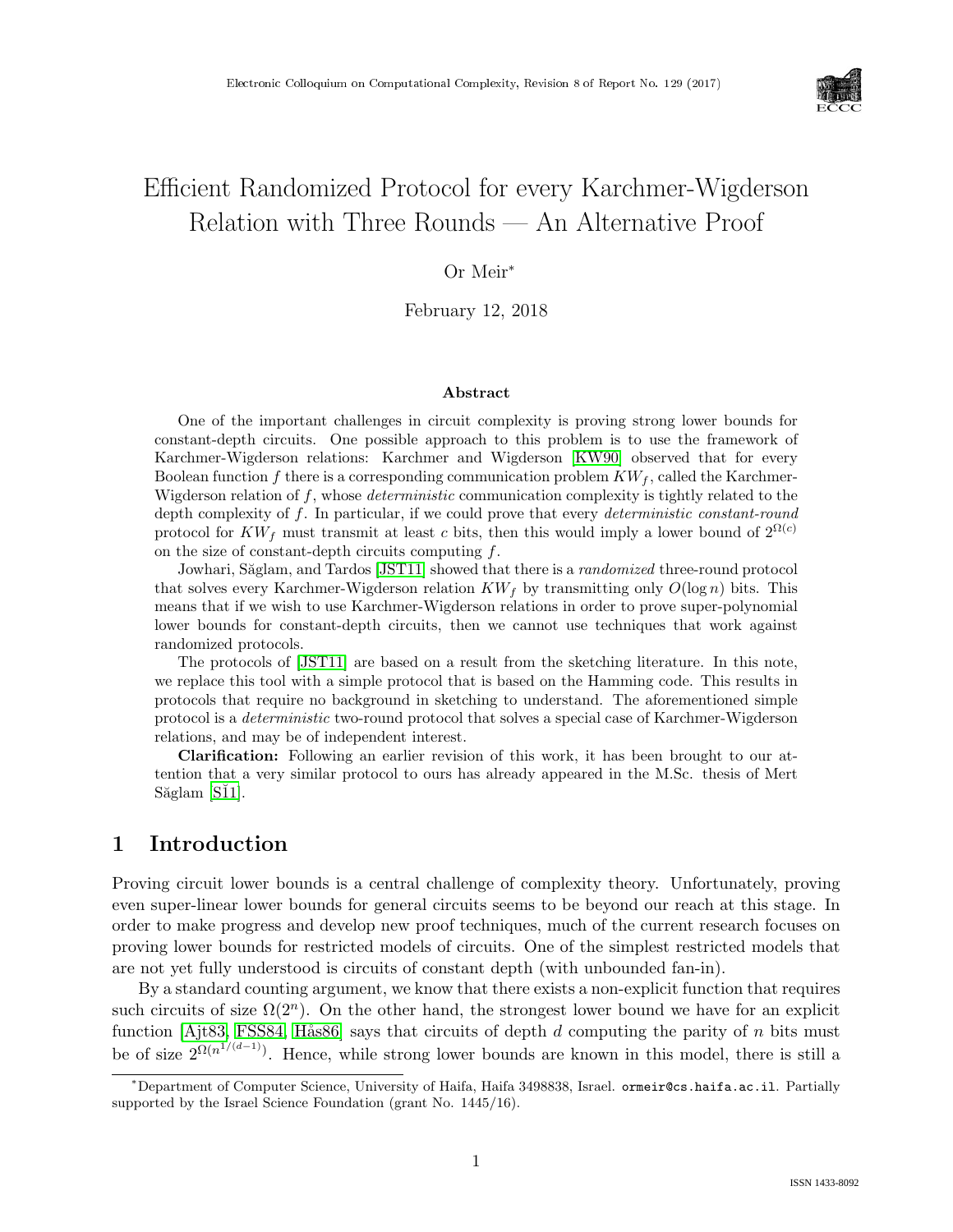significant gap in our understanding. In particular, it is an outstanding open problem to prove a lower bound of  $2^{\Omega(n)}$  even for depth-3 circuits computing an explicit function (or, indeed, any lower bound that is better than  $2^{\Omega(\sqrt{n})}$ ).

One possible approach for attacking this problem is a framework due to Karchmer and Wigderson [\[KW90\]](#page-7-0). This framework was originally developed for proving lower bounds on the depth of circuits with *bounded fan-in*. Given a function  $f$ , we define the *depth complexity* of  $f$  to be the smallest depth of a circuit with fan-in 2 that computes  $f$ . Karchmer and Wigderson observed that for every Boolean function f there is a corresponding communication problem  $KW_f$ , called the Karchmer-Wigderson relation of f, such that the deterministic communication complexity of  $KW<sub>f</sub>$ is exactly equal to the depth complexity of  $f$ . Hence, one can prove lower bounds on the depth complexity of a function f by proving lower bounds on the communication complexity of  $KW_f$ . This approach has proved very fruitful in the setting of monotone circuits [\[KW90,](#page-7-0) [GS91,](#page-6-0) [RW92,](#page-7-1) [KRW95\]](#page-7-2).

The framework of Karchmer and Wigderson could also be used to prove lower bounds on constant-depth circuits with unbounded fan: it is implicit<sup>[1](#page-1-0)</sup> in the work of  $[KW90]$  that lower bounds on the deterministic communication complexity of *constant-round* protocols for  $KW<sub>f</sub>$  imply lower bounds for constant-depth circuits. More specifically, if every deterministic r-round protocol for  $KW_f$  must transmit at least c bits, then every depth-r circuit (with unbounded fan-in) that computes f must be of size at least  $2^{c/r}$ . Hence, if we could find an explicit function f such that every constant-round protocol for  $KW_f$  must transmit  $\Omega(n)$  bits, we would obtain a lower bound of  $2^{\Omega(n)}$  on the size of circuits computing f.

Soon after the introduction of Karchmer-Wigderson relations, Håstad observed a severe limitation of this framework (see [\[RW89\]](#page-7-3)): there is a randomized protocol that solves every Karchmer-Wigderson relation by transmitting  $O(\log n)$  bits. This means that if one wishes to use Karchmer-Wigderson relations in order to prove super-logarithmic lower-bounds on depth complexity, then one has to use proof techniques that cannot prove lower bounds against randomized protocols. Since the most powerful techniques in the field of communication complexity are effective against randomized protocols, this limitation makes the use of Karchmer-Wigderson relations quite difficult.

Håstad's protocol uses a logarithmic number of rounds, so it is not clear a priori that this limita-tion applies to proving constant-depth lower bounds. Jowhari, Săglam, and Tardos [\[JST11\]](#page-7-4) showed that a similar limitation applies in the setting of constant-depth lower-bounds as well. Specifically, they showed that there is a randomized *three-round* protocol that solves every Karchmer-Wigderson relation  $KW_f$  by transmitting only  $O(\log n)$  bits. This means that proof techniques that are effective against randomized protocols cannot prove super-polynomial lower bounds for constant-depth circuits.

The protocol of [\[JST11\]](#page-7-4) is based on a result from the on-line sketching literature. In particular, the crux of their protocols is a lemma that says that a random sparse real vector can be reconstructed from a random linear sketch. In this note, we show that it is possible to replace this lemma with a simple protocol, presented in Section [3,](#page-3-0) that solves a special case of Karchmer-Wigderson relations. We then present in Sections [4](#page-5-0) and [5](#page-5-1) reductions of the general case to the latter special case using the same underlying ideas of [\[JST11\]](#page-7-4). The resulting protocols have the advantage that they can be understood without background in sketching. We note that the protocol for the aforementioned special case is a *deterministic* two-round protocol and may be of independent interest.

Clarification. Following an earlier revision of this work, it has been brought to our attention that a very similar protocol to ours has already appeared in the M.Sc. thesis of Mert Săglam [S $11$ ].

<span id="page-1-0"></span><sup>&</sup>lt;sup>1</sup>It follows more explicitly from the discussions of Karchmer-Wigderson relations in [\[Raz90,](#page-7-6) [KKN95\]](#page-7-7), and a similar observation was also made in [\[KPPY84\]](#page-7-8).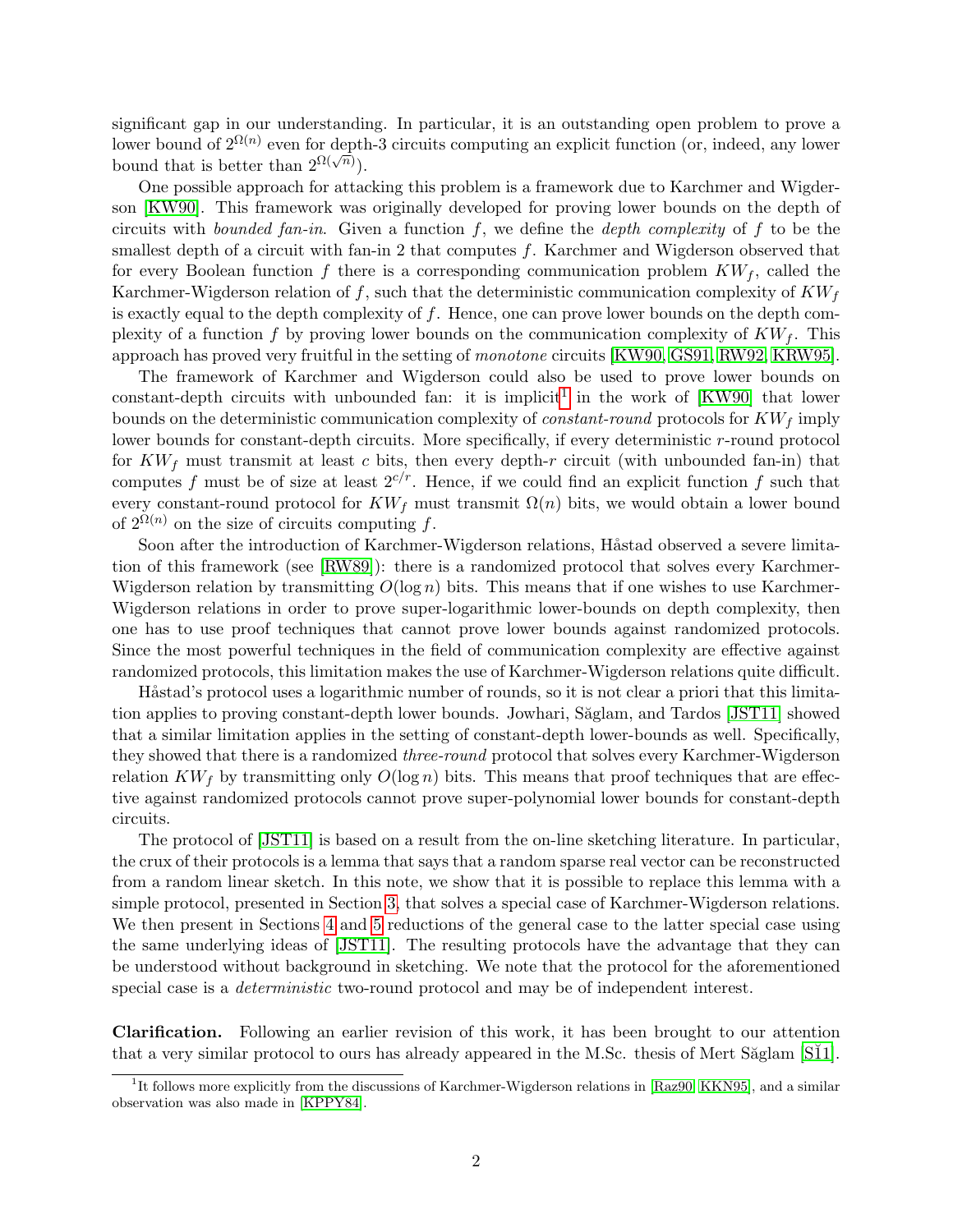## 2 Preliminaries and the Result of [\[JST11\]](#page-7-4)

For  $n \in \mathbb{N}$ , we denote  $[n] \stackrel{\text{def}}{=} \{1, \ldots n\}$ . For a string  $x \in \{0,1\}^n$  and a set of coordinates  $S \subseteq [n]$ , we denote by  $x|_S$  the projection of x to the coordinates in S. We use the standard definitions of communication complexity — see the book of Kushilevitz and Nisan [\[KN97\]](#page-7-9) for more details.

Our proof uses the Hamming code, which we present next. Given two strings  $x, y \in \{0,1\}^n$ , the (Hamming) distance between x and y is the number of coordinates on which they differ. Given a string  $x \in \{0,1\}^n$  and  $r \in \mathbb{N}$ , the *Hamming ball of radius r around* x is the set of all strings whose Hamming distance from x is at most r. The *Hamming code* is a partition of  ${0,1}^n$  to balls of radius 1, and it exists for every  $n \in \mathbb{N}$  for which  $n+1$  is a power of 2 (see, e.g., Lecture 2 in [\[Sud01\]](#page-7-10) for the construction of the Hamming code).

We also use the following two simple facts from probability theory.

<span id="page-2-0"></span>**Claim 1.** Consider n independent Bernoulli trials with success probability p such that  $\frac{1}{4n} \leq p \leq \frac{1}{2n}$  $\frac{1}{2n}$ . The probability that the number of successes is exactly 1 is at least  $\frac{1}{8}$ .

**Proof.** The probability that there is exactly one success is

$$
n \cdot p \cdot (1-p)^{n-1} \ge n \cdot \frac{1}{4 \cdot n} \cdot \left(1 - \frac{1}{2 \cdot n}\right)^n \ge \frac{1}{4} \cdot \left(1 - \frac{n}{2 \cdot n}\right) = \frac{1}{8},
$$

as required.

<span id="page-2-1"></span>**Claim 2.** Consider n independent Bernoulli trials with success probability p such that  $p \leq \frac{1}{2p}$  $\frac{1}{2n}$ . Conditioned on having at least one success, the probability that the number of successes is exactly 1 is at least  $\frac{3}{8}$ .

**Proof.** Let p, n be as in the claim. For every number  $k > 0$ , the probability that there are exactly k successes is at most

$$
\binom{n}{k} \cdot p^k \cdot (1-p)^{n-k} \le \frac{n^k}{k!} \cdot p \cdot \left(\frac{1}{2n}\right)^{k-1} \le n \cdot p \cdot \frac{1}{4^{k-2}},
$$

where the second inequality is due to the fact that  $k! \geq 2^{k-1}$ . Therefore, the probability of a having at least one success is at most

$$
n\cdot p\cdot \sum_{k=1}^n \frac{1}{4^{k-2}} \leq n\cdot p\cdot 4\cdot \sum_{k=0}^\infty \frac{1}{4^k} \leq \frac{4}{3}\cdot n\cdot p.
$$

On the other hand, the probability of exactly one success is

$$
n \cdot p \cdot (1-p)^{n-1} \ge n \cdot p \cdot (1-\frac{1}{2 \cdot n})^{n-1} \ge n \cdot p \cdot (1-\frac{n-1}{2 \cdot n}) \ge \frac{1}{2} \cdot n \cdot p.
$$

Combining the two inequalities, it follows that the probability of exactly one success conditioned on a a non-zero number of successes is at least

$$
\frac{\frac{1}{2} \cdot n \cdot p}{\frac{4}{3} \cdot n \cdot p} = \frac{3}{8},
$$

as required.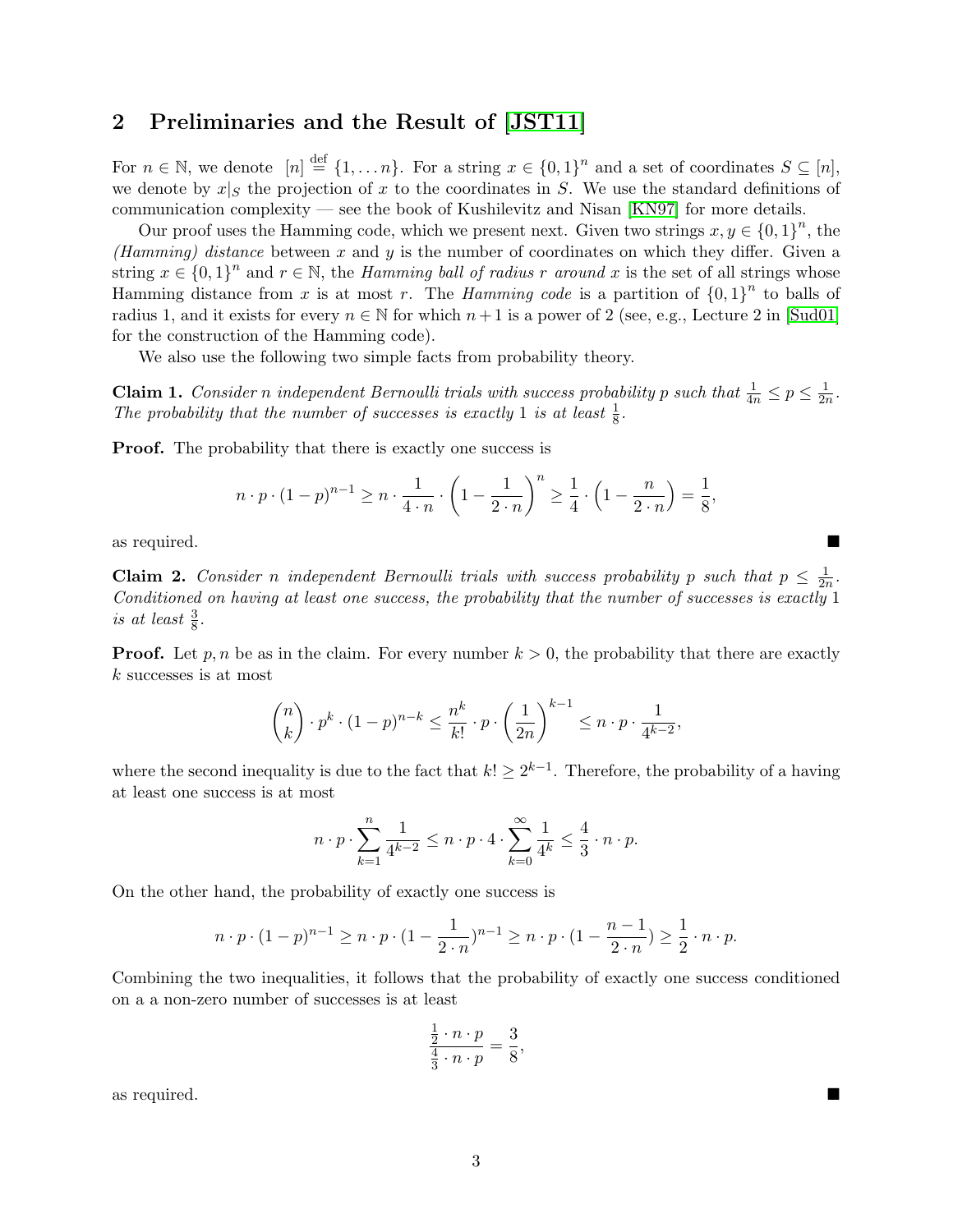### 2.1 Karchmer-Wigderson relations and the universal relation

Let  $f: \{0,1\}^n \to \{0,1\}$  be a Boolean function. The Karchmer-Wigderson relation  $KW_f$  is defined as follows: Alice gets an input  $x \in f^{-1}(0)$ , and Bob gets as input  $y \in f^{-1}(1)$ . Clearly, it holds that  $x \neq y$ . The goal of Alice and Bob is to find a coordinate i such that  $x_i \neq y_i$ . Note that there may be more than one possible choice for i, which means that  $KW<sub>f</sub>$  is a relation rather than a function. As noted above, Karchmer and Wigderson observed that the communication complexity of  $KW<sub>f</sub>$ is exactly equal to the depth complexity of  $f$ .

In order to study Karchmer-Wigderson relations, Karchmer, Raz, and Wigderson defined the universal relation, which is the following computational problem: Alice and Bob take as inputs two distinct strings  $x, y \in \{0,1\}^n$  respectively, and their goal is to find a coordinate  $i \in [n]$  such that  $x_i \neq y_i$ . It is easy to see that every Karchmer-Wigderson relation reduces to the universal relation. Thus, in order to prove the results of [\[JST11\]](#page-7-4), it suffices to devise an efficient randomized protocol for the universal relation<sup>[2](#page-3-1)</sup>. The main result of [\[JST11\]](#page-7-4) that we reprove in this note can now be stated as follows.

<span id="page-3-2"></span>Theorem 3. There is a randomized three-round protocol that solves the universal relation over n bits with probability at least  $\frac{2}{3}$  by transmitting at most  $O(\log n)$  bits.

In addition to the foregoing result, [\[JST11\]](#page-7-4) also proved that there is a slightly less efficient two-round protocol.

<span id="page-3-3"></span>Theorem 4. There is a randomized two-round protocol that solves the universal relation over n bits with probability at least  $\frac{2}{3}$  by transmitting at most  $O(\log^2 n)$  bits.

We note that [\[JST11\]](#page-7-4) also proved a lower bound of  $\Omega(\log^2 n)$  on two-round protocols, so the gap between two-round and three-round protocols is essential (their lower bound was subsequently improved by  $\text{[KNP+17]}$  $\text{[KNP+17]}$  $\text{[KNP+17]}$ . We also note that the *deterministic* communication complexity of the universal relation is between  $n + 1$  and  $n + 2$  [\[TZ97\]](#page-7-12).

As explained in the introduction, the crux of both protocols is a deterministic protocol that solves a special case of the universal relation. Specifically, this protocol solves the universal relation in the special case where the inputs differ only on one coordinate (i.e., the Hamming distance between the inputs is 1), and is presented in Section [3.](#page-3-0) We then use this protocol to prove Theorems [3](#page-3-2) and [4.](#page-3-3)

We start by proving Theorem [4](#page-3-3) in Section [4,](#page-5-0) since its proof is a bit simpler. The idea of the proof of Theorem [4](#page-3-3) is to reduce the general case to the foregoing special case along the lines of the Valiant-Vazirani reduction [\[VV86\]](#page--1-5). We then prove Theorem [3](#page-3-2) in Section [5](#page-5-1) by using a slightly more sophisticated variant of the Valiant-Vazirani reduction.

We note that the protocol of Section [3](#page-3-0) is the main point in which we deviate from [\[JST11\]](#page-7-4), while the proofs in Sections [4](#page-5-0) and [5](#page-5-1) follow more or less the same lines as [\[JST11\]](#page-7-4).

### <span id="page-3-0"></span>3 The Case of Hamming Distance 1

In this section, we present a *deterministic* two-round protocol that solves the universal relation in the special case where Alice and Bob get inputs that disagree on exactly one coordinate. The protocol transmits  $O(\log n)$  bits. Let us denote by  $x, y \in \{0,1\}^n$  the inputs of Alice and Bob respectively. Without loss of generality, we may assume that  $n+1$  is a power of 2, so the Hamming code exists over  ${0,1}^n$  (otherwise, the players pad their inputs with 0s in order to satisfy this restriction, and this increases  $n$  by a factor of at most 2). The protocol is as follows:

<span id="page-3-1"></span> $2$ We note that the aforementioned protocol of Håstad solves the universal relation as well.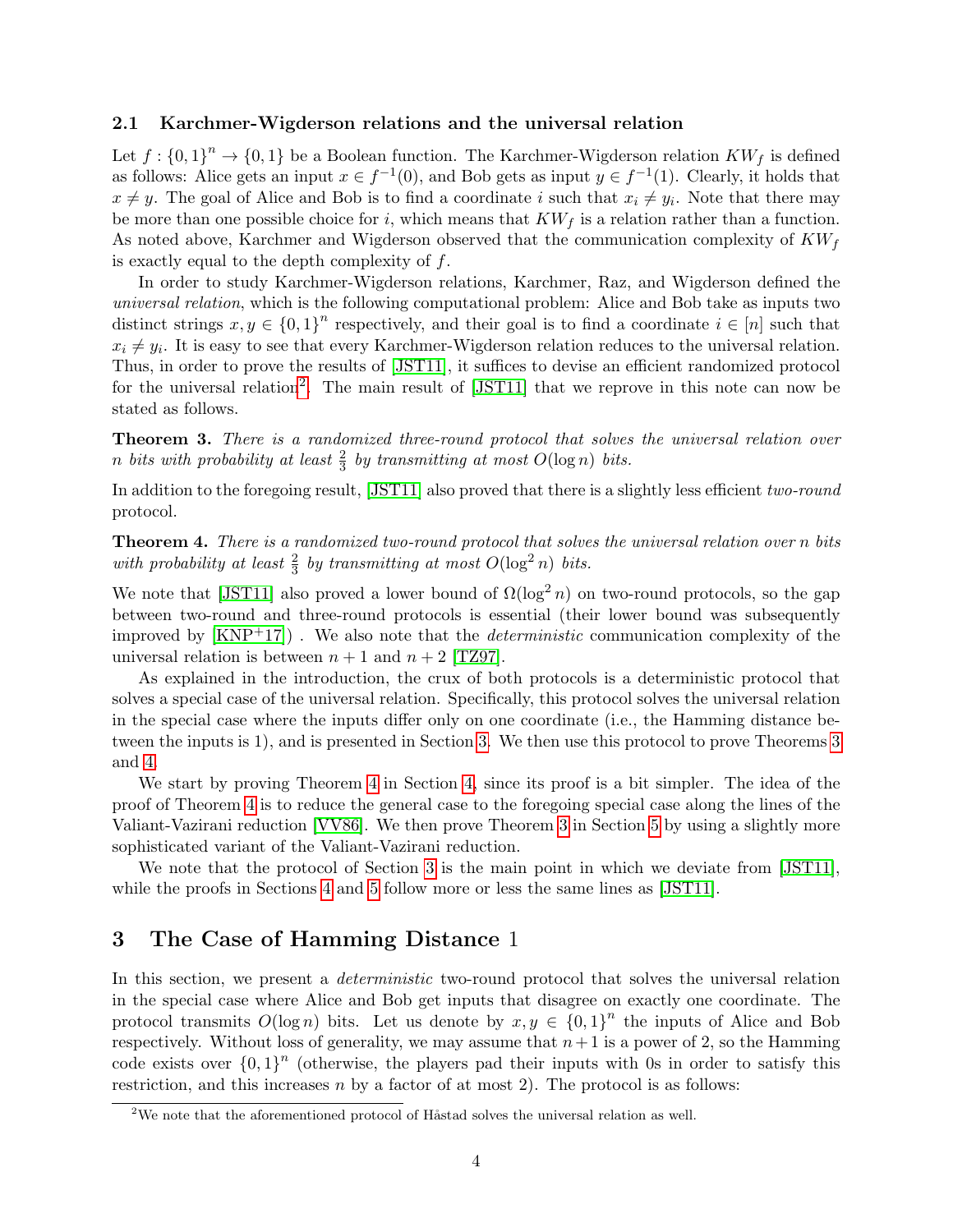- 1. In the beginning of the protocol, Alice finds the ball in the Hamming code to which x belongs, and denotes its center by  $c_x \in \{0,1\}^n$ . Bob does similarly for y, thus obtaining a center  $c_y \in \{0,1\}^n$ .
- 2. Alice sends the first message in the protocol, which is an integer from 0 to n that she determines as follows:
	- (a) If  $x = c_x$ , then Alice sends 0.
	- (b) Otherwise, Alice sends the unique coordinate j in [n] on which x and  $c_x$  disagree.
- 3. If Alice sent 0:
	- (a) Observe that in this case it holds that  $c_y = x = c_x$  (since x and y are within distance 1) and  $x$  is the center of a ball).
	- (b) Thus, Bob sends to Alice the unique coordinate i on which y and  $c_y = x$  disagree, and this is the output of the protocol.
- 4. If Alice sent  $j \in [n]$  and  $y = c_y$ :
	- (a) Observe that in this case, it holds that  $c_x = y = c_y$  (since x and y are within distance 1) and  $y$  is the center of a ball).
	- (b) Thus, Bob can deduce that j is the coordinate on which x and y differ.
	- (c) Hence, Bob sends j back to Alice, and this is the output of the protocol.
- 5. If Alice sent  $j \in [n]$  and  $y \neq c_y$ :
	- (a) Let us denote by  $i \in [n]$  the unique coordinate on which x and y disagree.
	- (b) Observe that  $i \neq j$ , since otherwise it would follow that  $y = c_y$ .
	- (c) This implies that y and  $c_x$  disagree exactly on the coordinates i and j
	- (d) Bob computes the string y' obtained by flipping the j-th coordinate of y, so y' disagrees with  $c_x$  only on the coordinate *i*.
	- (e) Then, y' is within Hamming distance 1 of  $c_x$ , and therefore must be in the ball around  $c_x$ in the Hamming code.
	- (f) Bob now determines  $c_x$  by finding the ball of  $y'$  in the Hamming code, and deduces i by finding the unique coordinate on which  $y'$  and  $c_x$  disagree.
	- $(g)$  Bob sends i to Alice, and this is the output of the protocol.

The correctness of the protocol is explained within the foregoing description, and it is not hard to see that it indeed sends  $O(\log n)$  bits, as required.

Remark 5. By personal communication, we know that this protocol was discovered independently by Mauricio Karchmer and Avi Wigderson, and by Benjamin Rossman. However, to the best of our knowledge, this is the first time this protocol is published.

In addition, Tardos and Zwick [\[TZ97\]](#page-7-12) used the Hamming code to give a deterministic protocol for the universal relation in the general case (rather than the case of Hamming distance 1), which has communication complexity  $n + 2$ .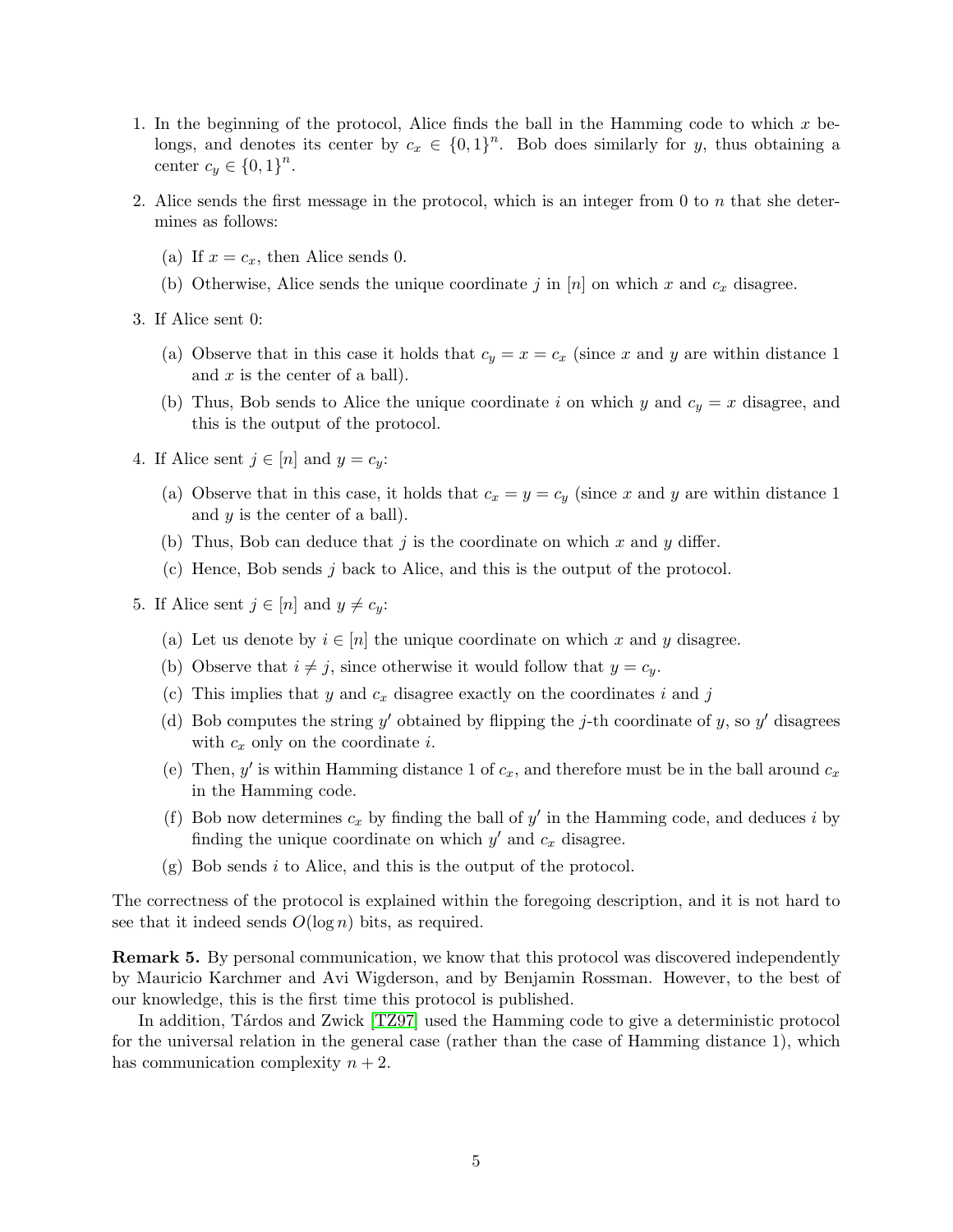### <span id="page-5-0"></span>4 A Two-Round Protocol

In this section we describe a randomized two-round protocol that solves the universal relation in the general case, thus proving Theorem [4.](#page-3-3) We describe a public-coin protocol, and it can be converted into a private-coin protocol using Newman's lemma [\[New91\]](#page-7-13).

The idea is to reduce the general case to the special case of Section [3](#page-3-0) along the lines of the Valiant-Vazirani reduction: For start, suppose that the parties knew that their inputs disagree on exactly  $\ell$  coordinates. In this case, the parties could choose a random set of coordinates of size  $\frac{n}{2\ell}$ , and with constant probability this set would contain exactly one coordinate on which they disagree. Thus, the parties could project their inputs to this set and use the protocol of Section [3.](#page-3-0) The next step in the argument is to observe that this idea works even if the parties only have an estimate of  $\ell$ up to a factor of 2. Finally, since the parties do not have such an estimate of  $\ell$ , they try different values of  $\ell = 1, 2, 4, 8, \ldots, n$  and apply the foregoing protocol in parallel for each of those values. Details follow.

Formally, the protocol is defined as follows. Suppose that Alice and Bob get as inputs the strings  $x, y \in \{0, 1\}^n$  respectively, so  $x \neq y$ . They perform the following steps in parallel for every  $t \in \{1, \ldots, \lceil \log n \rceil + 1\}$ :

- 1. Using the public coins, they choose a random set of coordinates  $S \subseteq [n]$  by putting each coordinate in S with probability  $2^{-t}$  independently.
- 2. They execute the protocol of Section [3](#page-3-0) on  $x|_S$  and  $y|_S$ , thus obtaining a coordinate  $i \in [n]$ .
- 3. Alice and Bob send  $x_i$  and  $y_i$  to each other.
- 4. If  $x_i \neq y_i$ , they output the coordinate i and end the protocol.

It is easy to see that the protocol indeed uses two rounds and transmits  $O(\log^2 n)$  bits. It remains to show that it outputs a coordinate  $i \in [n]$  on which  $x_i \neq y_i$  with good probability.

Fix specific inputs to the players  $x, y \in \{0,1\}^n$ , and let  $I \subseteq [n]$  be the set of coordinates on which x and y differ. Observe that the protocol succeeds whenever, in the foregoing steps, the random set S contains exactly one coordinate on which x and y differ (i.e.,  $|S \cap I| = 1$ ). When  $t = \lceil \log |I| \rceil + 1$  $t = \lceil \log |I| \rceil + 1$ , the probability that the latter event happens is at least  $\frac{1}{8}$  by Claim 1 (since there are |I| Bernoulli trials with success probability  $2^{-t}$  which is between  $\frac{1}{4\cdot |I|}$  and  $\frac{1}{2\cdot |I|}$ ).

It follows that the protocol succeeds with probability at least  $\frac{1}{8}$ . Note that the protocol is a zero-error protocol, i.e., the parties always know whether they succeeded or not. Hence, the success probability can be amplified to  $\frac{2}{3}$  by repeating the protocol a constant number of times in parallel, while maintaining a communication complexity of  $O(\log^2 n)$ . This concludes the proof.

### <span id="page-5-1"></span>5 A Three-Round Protocol

In this section we present the protocol that has communication complexity  $O(\log n)$  and three rounds, thus proving Theorem [3.](#page-3-2) This variant was suggested to us by Oded Goldreich, and follows the underlying ideas of [\[JST11\]](#page-7-4). The idea of this protocol is that instead of invoking the protocol of Section [3](#page-3-0) for every value of  $t$ , the parties first find the correct value of  $t$ , and then invoke the protocol of Section [3](#page-3-0) only for this value of t. Formally, the protocol is defined as follows:

- 1. Suppose that Alice and Bob get as inputs the strings  $x, y \in \{0, 1\}^n$  respectively, so  $x \neq y$ .
- <span id="page-5-2"></span>2. The parties perform the following steps in parallel for every  $t \in \{1, \ldots, \lceil \log n \rceil + 1\}$ :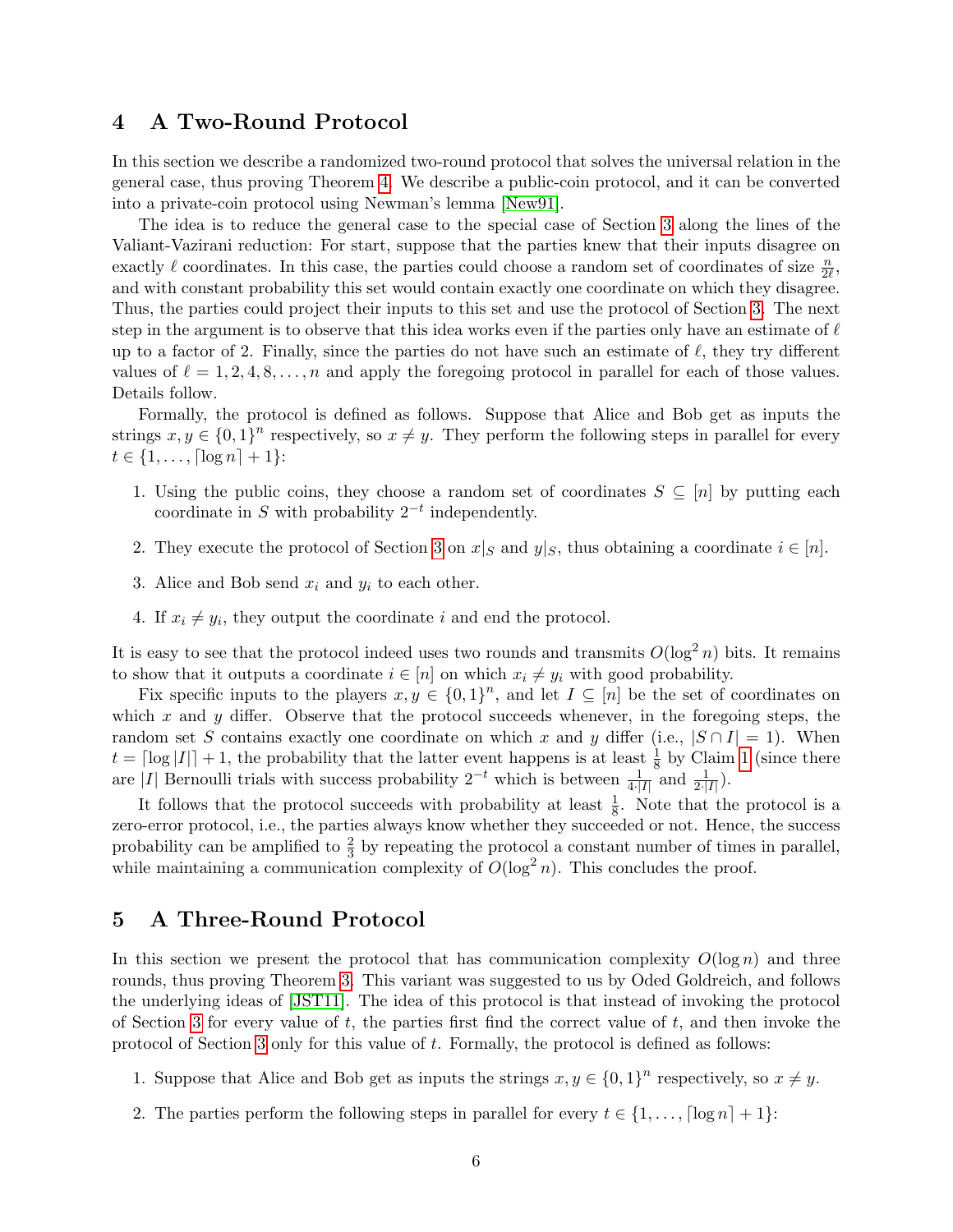- (a) Using the public coins, choose a random set of coordinates  $S \subseteq [n]$  by putting each coordinate in S with probability  $2^{-t}$  independently.
- (b) Bob sends the parity of  $y|_S$ .
- (c) Alice sends the parity of  $x|_S$ .
- 3. If the parities of  $x|_S$  and  $y|_S$  agree for all the values of t, the protocol fails.
- 4. Let  $t^*$  be the maximal value of t on which the parity of  $x|_S$  and  $y|_S$  disagree, and let  $S^*$  be the corresponding set.
- <span id="page-6-1"></span>5. The parties execute the protocol of Section [3](#page-3-0) on  $x|_{S^*}$  and  $y|_{S^*}$ , thus obtaining a coordinate  $i \in [n]$ .
- 6. Alice and Bob send  $x_i$  and  $y_i$  to each other.
- 7. If  $x_i \neq y_i$ , the protocol outputs i, and otherwise the protocol fails.

Again, it is not hard to see that this protocol transmits  $O(\log n)$  bits. To see that the protocol uses only three rounds, observe that in Step [2](#page-5-2) the protocol uses two rounds where Alice speaks last, and in Step [5](#page-6-1) the protocol uses two rounds where Alice speaks first. Hence, we can merge the second round of Step [2](#page-5-2) and the first round of Step [5](#page-6-1) into a single round, thus obtaining a three-round protocol. It remains to show that the protocol succeeds with constant probability.

We first observe that with probability at least  $\frac{1}{8}$ , the parities of  $x|_S$  and  $y|_S$  disagree for  $t =$  $\lceil \log |I| \rceil + 1$ . The reason is that for this value of t, the set S contains exactly one coordinate on which x and y disagree with probability at least  $\frac{1}{8}$ , as we have shown in the previous section. Now, let us condition on this event, and consider the value  $t^*$  and set  $S^*$  from the protocol, where  $t^*$  may be equal to or greater than  $\lceil \log |I| \rceil + 1$ . Then, the set  $S^*$  contains at least one coordinate on which x and y differ. Hence, by Claim [2,](#page-2-1) with probability at least  $\frac{3}{8}$  the set  $S^*$  contains exactly one coordinate on which  $x$  and  $y$  differ, in which case the protocol succeeds (since there are |I| Bernoulli experiments and success probability is  $2^{-t^*} \leq \frac{1}{2!}$  $\frac{1}{2\cdot|I|}$ ). It follows that the protocol succeeds with probability at least  $\frac{1}{8} \cdot \frac{3}{8} = \frac{3}{64}$ , as required.

Acknowledgement. We are grateful to Jelani Nelson for referring us to the papers of [\[JST11,](#page-7-4) [KNP](#page-7-11)+17] and for helpful explanations on sketching algorithms, and to Oded Goldreich for suggesting the protocol of Section [5](#page-5-1) and for comments that improved the presentation of this note. We are also grateful to Hossein Jowhari and Gábor Tardos for helpful explanations of their work, and to Mert Săglam for bringing [S $11$ ] to our attention. We would also like to thank Avi Wigderson, Benjamin Rossman and Daniel Kane for valuable discussions and ideas. Finally, we would like to thank anonymous referees for suggestions that improved the presentation of this work.

### References

- [Ajt83] Miklós Ajtai.  $\Sigma_1^1$ -formulae on finite structures. Annals of Pure and Applied Logic, 24(1):1–48, 1983.
- [FSS84] Merrick L. Furst, James B. Saxe, and Michael Sipser. Parity, circuits, and the polynomial-time hierarchy. Mathematical Systems Theory, 17(1):13–27, 1984.
- <span id="page-6-0"></span>[GS91] Michelangelo Grigni and Michael Sipser. Monotone separation of Logspace from NC. In Structure in Complexity Theory Conference, pages 294–298, 1991.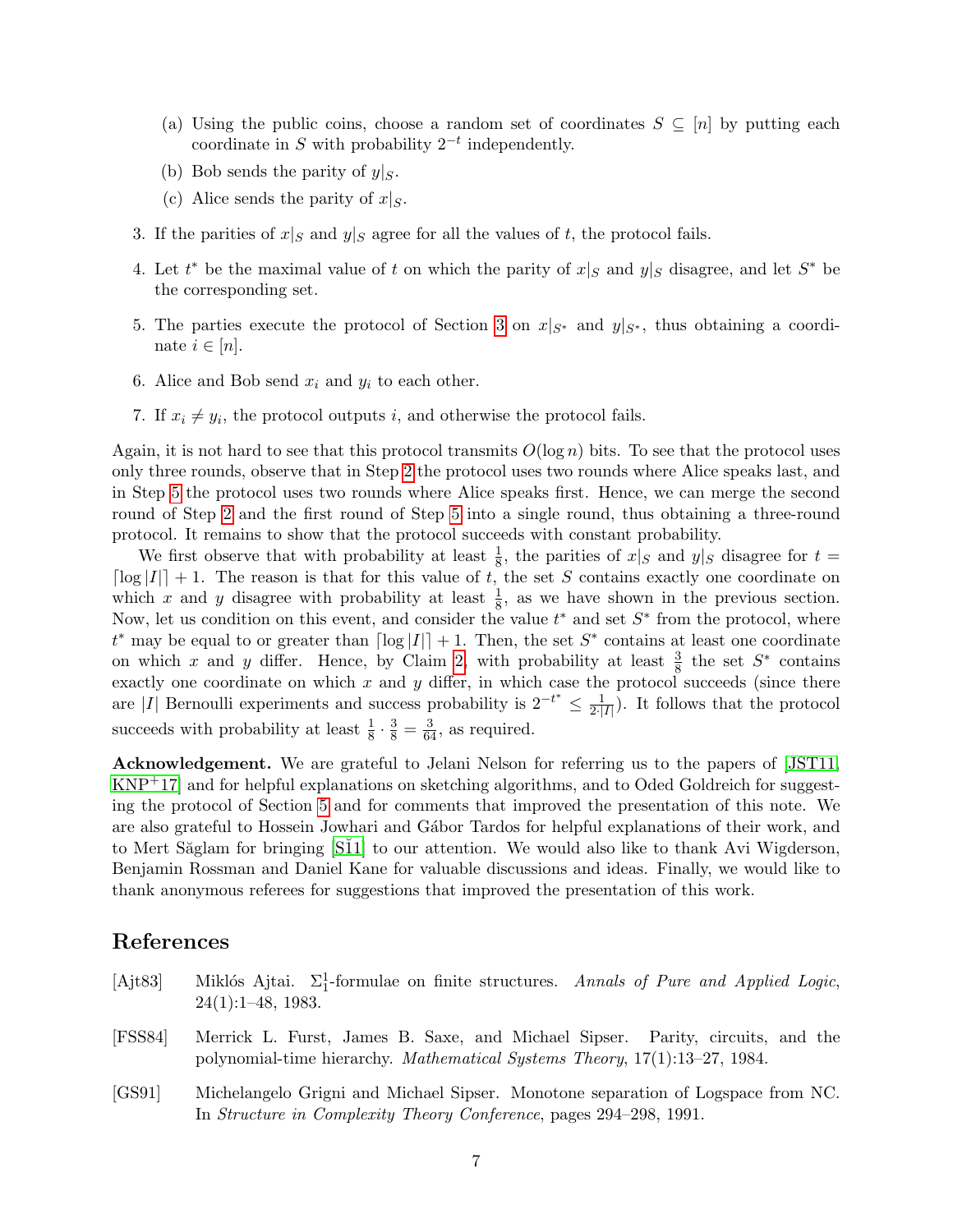- [Hås86] Johan Håstad. Almost optimal lower bounds for small depth circuits. In STOC, pages 6–20, 1986.
- <span id="page-7-4"></span>[JST11] Hossein Jowhari, Mert Săglam, and Gábor Tardos. Tight bounds for lp samplers, finding duplicates in streams, and related problems. In Proceedings of the 30th ACM SIGMOD-SIGACT-SIGART Symposium on Principles of Database Systems, PODS 2011, June 12-16, 2011, Athens, Greece, pages 49–58, 2011.
- <span id="page-7-7"></span>[KKN95] Mauricio Karchmer, Eyal Kushilevitz, and Noam Nisan. Fractional covers and communication complexity. SIAM J. Discrete Math., 8(1):76–92, 1995.
- <span id="page-7-9"></span>[KN97] Eyal Kushilevitz and Noam Nisan. Communication complexity. Cambridge University Press, 1997.
- <span id="page-7-11"></span>[KNP+17] Michael Kapralov, Jelani Nelson, Jakub Pachocki, Zhengyu Wang, David P. Woodruff, and Mobin Yahyazadeh. Optimal lower bounds for universal relation, and for samplers and finding duplicates in streams. CoRR, abs/1704.00633, 2017.
- <span id="page-7-8"></span>[KPPY84] Maria M. Klawe, Wolfgang J. Paul, Nicholas Pippenger, and Mihalis Yannakakis. On monotone formulae with restricted depth (preliminary version). In *Proceedings of the* 16th Annual ACM Symposium on Theory of Computing, April 30 - May 2, 1984, Washington, DC, USA, pages 480–487, 1984.
- <span id="page-7-2"></span>[KRW95] Mauricio Karchmer, Ran Raz, and Avi Wigderson. Super-logarithmic depth lower bounds via the direct sum in communication complexity. Computational Complexity, 5(3/4):191–204, 1995.
- <span id="page-7-0"></span>[KW90] Mauricio Karchmer and Avi Wigderson. Monotone circuits for connectivity require super-logarithmic depth. SIAM J. Discrete Math., 3(2):255–265, 1990.
- <span id="page-7-13"></span>[New91] Ilan Newman. Private vs. common random bits in communication complexity. Inf. Process. Lett., 39(2):67–71, 1991.
- <span id="page-7-6"></span>[Raz90] Alexander A. Razborov. Applications of matrix methods to the theory of lower bounds in computational complexity. Combinatorica, 10(1):81–93, 1990.
- <span id="page-7-3"></span>[RW89] Ran Raz and Avi Wigderson. Probabilistic communication complexity of boolean relations (extended abstract). In FOCS, pages 562–567, 1989.
- <span id="page-7-1"></span>[RW92] Ran Raz and Avi Wigderson. Monotone circuits for matching require linear depth. J. ACM, 39(3):736–744, 1992.
- <span id="page-7-5"></span>[S $11$ ] Mert Saglam. Tight bounds for data stream algorithms and communication problems. 2011. Can be obtained from [https://homes.cs.washington.edu/~saglam/pdf/](https://homes.cs.washington.edu/~saglam/pdf/msc-thesis.pdf) [msc-thesis.pdf](https://homes.cs.washington.edu/~saglam/pdf/msc-thesis.pdf).
- <span id="page-7-10"></span>[Sud01] Madhu Sudan. Algorithmic introduction to coding theory (lecture notes), 2001. Available from <http://theory.csail.mit.edu/~madhu/FT01/>.
- <span id="page-7-12"></span>[TZ97] Gábor Tardos and Uri Zwick. The communication complexity of the universal relation. In Proceedings of the Twelfth Annual IEEE Conference on Computational Complexity, Ulm, Germany, June 24-27, 1997, pages 247–259, 1997.